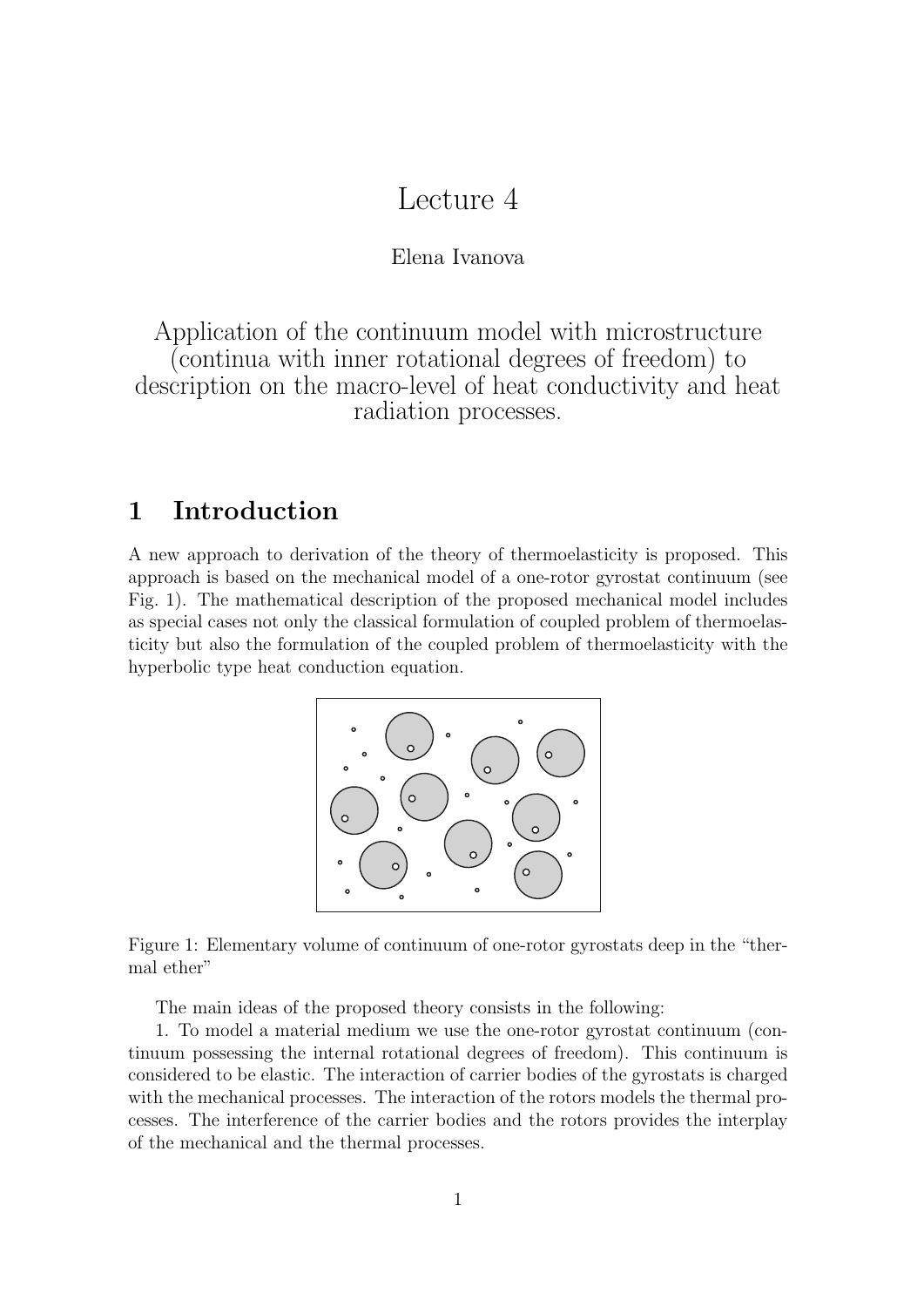2. Particles of the material medium are considered to be embedded into some infinite medium which represents the "physical vacuum", a "field" or an "ether". In what follows this medium will be called the "thermal ether". The rotors of gyrostats interact (by means of the rotational degrees of freedom) with the particles of the "thermal ether".

3. The motion of the rotors of gyrostats cause the appearance of waves in the "thermal ether". We consider this process as the heat radiation processes.

4. As a result of appearance of waves in the "thermal ether" the certain part of energy of the material particles is spent on the formation of these waves. We suppose that the heat conduction mechanism is provided just due to the material medium energy dissipation into the "thermal ether".

## **2 Linear model of the "thermal ether". Interaction of a body-point with the "thermal ether"**

Now we construct a model of the "thermal ether", which is considered as the moment elastic medium of a special kind. We will use a body-point as the base material object. Let us consider a body-point whose inertia tensors are the spherical part of tensors and the kinetic energy has the form

$$
K = m_* \left( \frac{1}{2} \mathbf{v} \cdot \mathbf{v} + \hat{B} \mathbf{v} \cdot \boldsymbol{\omega} + \frac{1}{2} \hat{J} \boldsymbol{\omega} \cdot \boldsymbol{\omega} \right).
$$
 (1)

Here  $m_*$  is the mass of a body-point,  $\hat{B}$  and  $\hat{J}$  are the moments of inertia. The momentum and the proper angular momentum of a body-point are

$$
\mathbf{K}_1 = m_* \left( \mathbf{v} + \hat{B} \, \boldsymbol{\omega} \right), \qquad \mathbf{K}_2 = m_* \left( \hat{B} \, \mathbf{v} + \hat{J} \, \boldsymbol{\omega} \right).
$$
 (2)

The material medium (see Fig. 2) consisting of body-points (1), (2) is considered. Now we formulate the basic equations of the linear theory of the continuum. We



Figure 2: Elementary volume of continuum consisting of body-points

assume that in the reference configuration the tensor  $P(\mathbf{r},t)$  (rotation tensor of body-points) is equal to the unit tensor. Therefore, upon the linearization near the reference position it takes the form

$$
\mathbf{P}(\mathbf{r},t) = \mathbf{E} + \boldsymbol{\theta}(\mathbf{r},t) \times \mathbf{E},\tag{3}
$$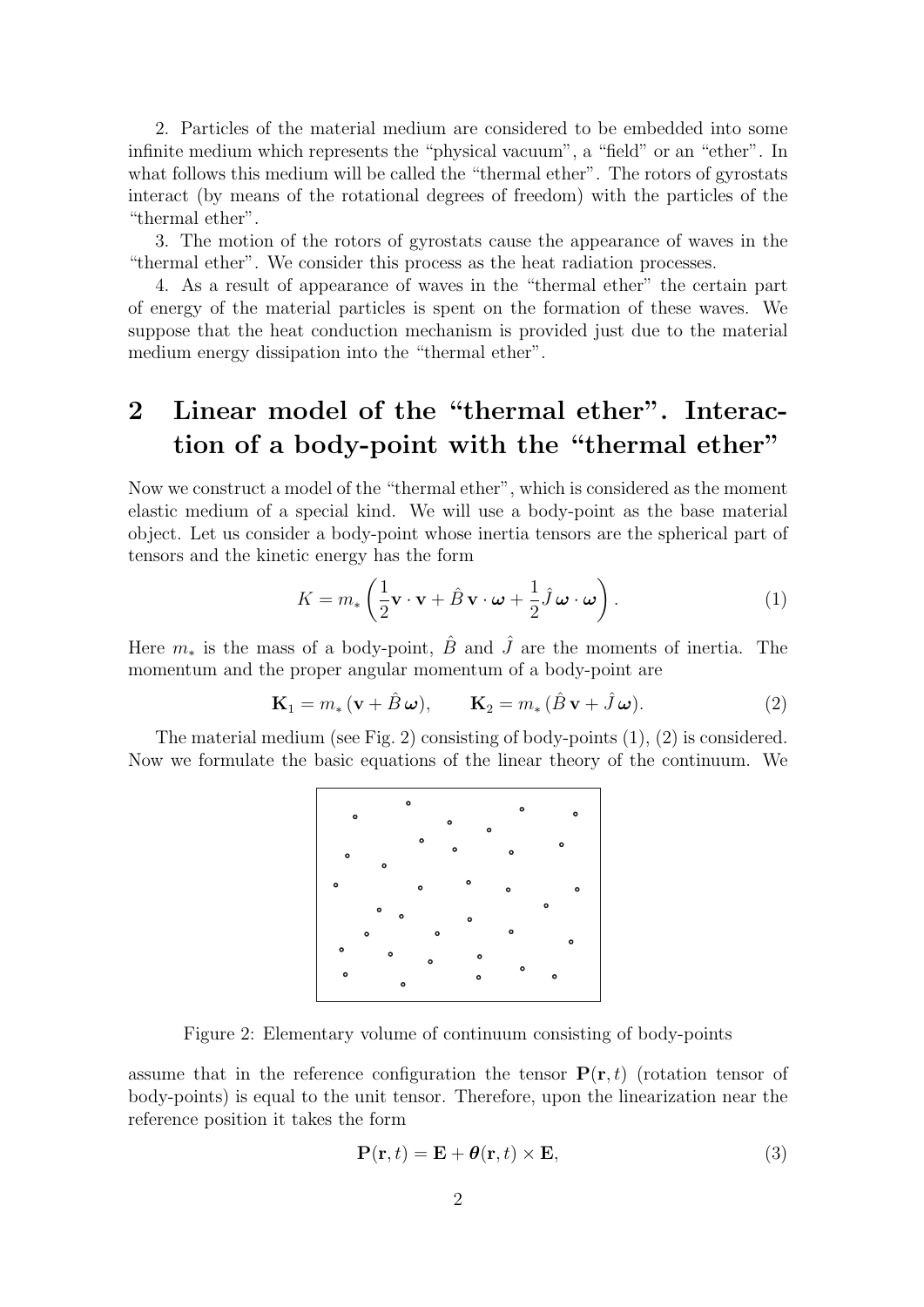where  $\theta(\mathbf{r},t)$  is the rotation vector field of body-points. Kinematic relations in the linear approximation are

$$
\mathbf{v} = \frac{d\mathbf{u}}{dt}, \qquad \boldsymbol{\omega} = \frac{d\boldsymbol{\theta}}{dt}.
$$
 (4)

Here  $\mathbf{u}(\mathbf{r},t)$  is the displacement vector vector field of body-points.

The mass balance equation is

$$
\frac{d\hat{\rho}}{dt} + \hat{\rho}\,\nabla\cdot\mathbf{v} = 0,\tag{5}
$$

where  $\hat{\rho}$  is the mass density in the actual configuration. Solving Eq. (5) we obtain relation between the mass density in the actual configuration and the the volume strain *∇ ·* **u**:

$$
\hat{\rho} = \tilde{\rho} \left( 1 - \nabla \cdot \mathbf{u} \right). \tag{6}
$$

Here  $\tilde{\rho}$  is the mass density in the reference configuration.

The equations of motion of the material continuum are

$$
\nabla \cdot \boldsymbol{\tau} + \tilde{\rho} \mathbf{f} = \tilde{\rho} \frac{d}{dt} (\mathbf{v} + \hat{B}\boldsymbol{\omega}), \qquad \nabla \cdot \mathbf{T} + \boldsymbol{\tau}_{\times} + \tilde{\rho} \mathbf{L} = \tilde{\rho} \frac{d}{dt} (\hat{B}\mathbf{v} + \hat{J}\boldsymbol{\omega}). \tag{7}
$$

Here  $\tau$  and **T** are the stress tensor and the moment stress tensor respectively, **f** is the mass density of external forces, **L** is the mass density of external moments.

The equation of energy balance is

$$
\frac{d}{dt}(\tilde{\rho}U_m) = \boldsymbol{\tau}^T \cdot \frac{d\boldsymbol{\varepsilon}}{dt} + \mathbf{T}^T \cdot \frac{d\boldsymbol{\vartheta}}{dt} + \nabla \cdot \mathbf{H} + \tilde{\rho}Q. \tag{8}
$$

Here the symbol " $\cdot$ " has the following sense:  $ab \cdot \cdot cd = (b \cdot c)(a \cdot d)$  and is called double scalar product;  $U_m$  is the internal energy density per unit mass;  $\varepsilon$  and  $\vartheta$  are the strain tensors; *Q* is the rate of the energy supply in volume; **H** is the energy-flux vector. The strain tensors are determined by the formulas

$$
\boldsymbol{\varepsilon} = \nabla \mathbf{u} + \mathbf{E} \times \boldsymbol{\theta}, \qquad \boldsymbol{\vartheta} = \nabla \boldsymbol{\theta}.
$$

If the supply of energy of "non-mechanical nature" is ignored, i. e. the body is isolated, then Eq. (8) takes a more simple form:

$$
\frac{d}{dt}(\tilde{\rho}U_m) = \boldsymbol{\tau}^T \cdot \frac{d\boldsymbol{\varepsilon}}{dt} + \mathbf{T}^T \cdot \frac{d\boldsymbol{\vartheta}}{dt}.
$$
\n(10)

In what follows we consider only isolated elastic bodies. For the elastic material the Cauchy–Green relations follow from the energy balance equation (10):

$$
\boldsymbol{\tau} = \frac{\partial(\tilde{\rho}U_m)}{\partial \boldsymbol{\varepsilon}}, \qquad \mathbf{T} = \frac{\partial(\tilde{\rho}U_m)}{\partial \boldsymbol{\vartheta}}.
$$
 (11)

We represent the density of internal energy in the form:

$$
\tilde{\rho}U_m = \boldsymbol{\tau}_0 \cdot \boldsymbol{\epsilon} + \mathbf{T}_0 \cdot \boldsymbol{\vartheta} + \frac{1}{2} \boldsymbol{\epsilon} \cdot \boldsymbol{\cdot} 4 \tilde{\mathbf{C}}_1 \cdot \boldsymbol{\epsilon} + \boldsymbol{\epsilon} \cdot \boldsymbol{\cdot} 4 \tilde{\mathbf{C}}_2 \cdot \boldsymbol{\vartheta} + \frac{1}{2} \boldsymbol{\vartheta} \cdot \boldsymbol{\cdot} 4 \tilde{\mathbf{C}}_3 \cdot \boldsymbol{\vartheta}.
$$
 (12)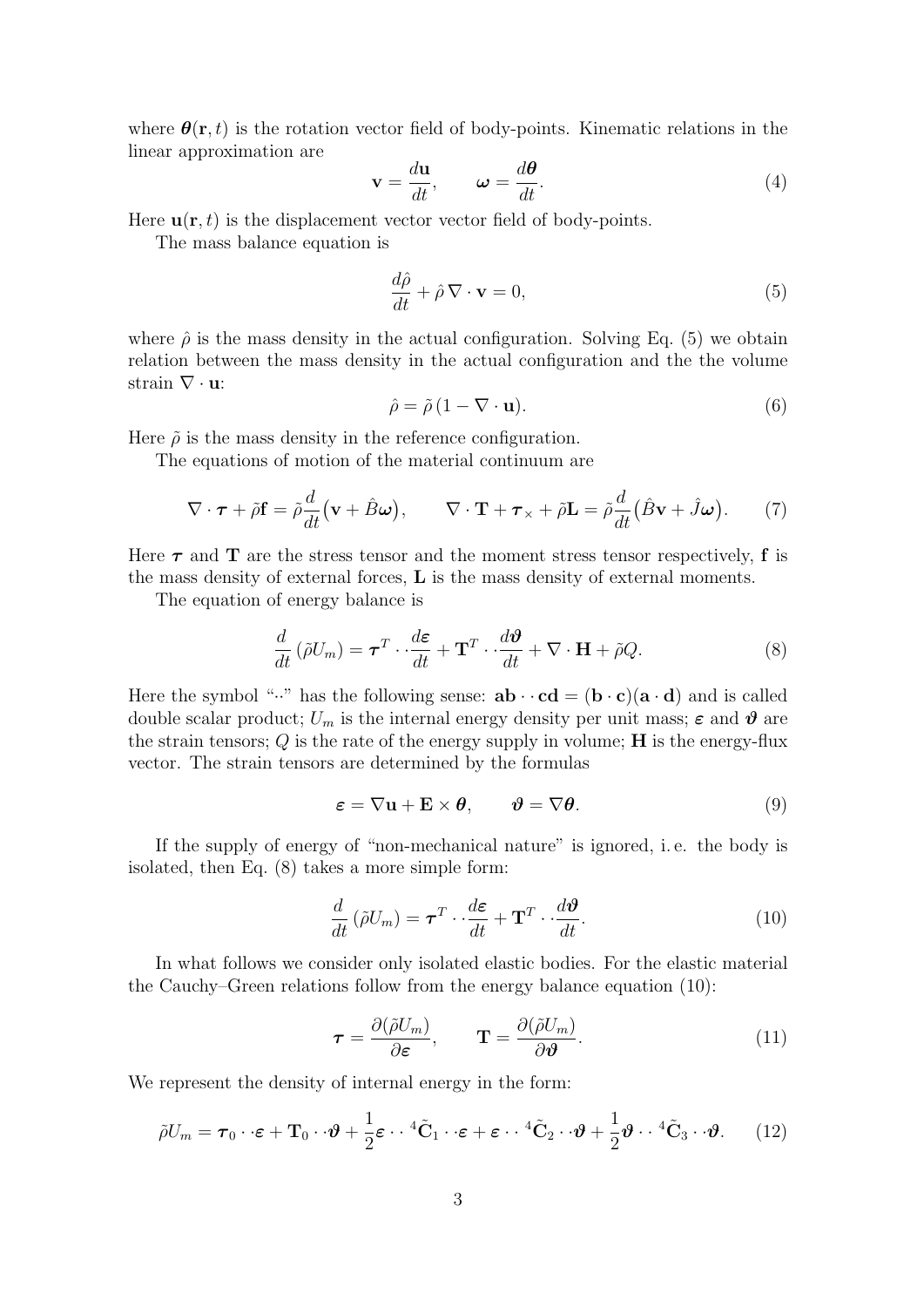The coefficients of the quadratic form (12) are called the stiffness tensors; the coefficients  $\tau_0$  and  $\mathbf{T}_0$  are the initial stresses. After substituting the expression for the density of internal energy (12) into the Cauchy–Green relations (11), we obtain the constitutive equations:

$$
\boldsymbol{\tau}^T = \boldsymbol{\tau}_0^T + {}^{4}\tilde{\mathbf{C}}_1 \cdot \boldsymbol{\epsilon} + {}^{4}\tilde{\mathbf{C}}_2 \cdot \boldsymbol{\vartheta}, \qquad \mathbf{T}^T = \mathbf{T}_0^T + \boldsymbol{\epsilon} \cdot {}^{4}\tilde{\mathbf{C}}_2 + {}^{4}\tilde{\mathbf{C}}_3 \cdot \boldsymbol{\vartheta}. \tag{13}
$$

The moment theory of the elastic continuum is formulated above. The equations of a moment continuum and the method of deriving these equations are well known. The only difference between the proposed model and the known model is in the fact that the inertia properties of the continuum under consideration are characterized by the additional parameter *B*.

Accepting three important hypotheses, we consider a special case of the theory stated above.

*Hypothesis 1.* There are no the external forces and the force interaction between the particles of the medium:

$$
\mathbf{f} \equiv 0, \qquad \qquad \boldsymbol{\tau} \equiv 0. \tag{14}
$$

*Hypothesis 2.* The moment stress tensor **T** is the spherical part of tensor:

$$
\mathbf{T} = T\mathbf{E}.\tag{15}
$$

*Hypothesis 3.* The external moments and the initial moment stresses are absent:

$$
\mathbf{L} \equiv 0, \qquad \mathbf{T}_0 \equiv 0. \tag{16}
$$

We will call the model of elastic continuum satisfying the hypotheses  $(14)$ – $(16)$ the "thermal ether". We notice two important properties of the medium under consideration. First, the medium does not influence by forces upon a body situated in it. Second, a body in the medium dissipates energy into the medium due to the moment interactions.

In view of assumptions  $(14)$ – $(16)$ , the equations of motion  $(7)$  take the form:

$$
\tilde{\rho}\frac{d}{dt}(\mathbf{v} + \hat{B}\boldsymbol{\omega}) = 0, \qquad \nabla T = \tilde{\rho}\frac{d}{dt}(\hat{B}\mathbf{v} + \hat{J}\boldsymbol{\omega}). \tag{17}
$$

In view of assumption (15), the last term on the right-hand side of the energy balance equation (10) can be reduced as follows:

$$
\mathbf{T}^T \cdot \frac{d\mathbf{\vartheta}}{dt} = T\mathbf{E} \cdot \frac{d\mathbf{\vartheta}}{dt} = T \frac{d(\mathbf{E} \cdot \mathbf{\vartheta})}{dt} = T \frac{d(\text{tr}\,\mathbf{\vartheta})}{dt}.
$$
 (18)

By using the notation

$$
\vartheta = \operatorname{tr} \boldsymbol{\vartheta} \equiv \nabla \cdot \boldsymbol{\theta} \tag{19}
$$

and Eqs. (18), (14), the energy balance equation (10) is written as

$$
\frac{d}{dt}(\tilde{\rho}U_m) = T\frac{d\vartheta}{dt}.\tag{20}
$$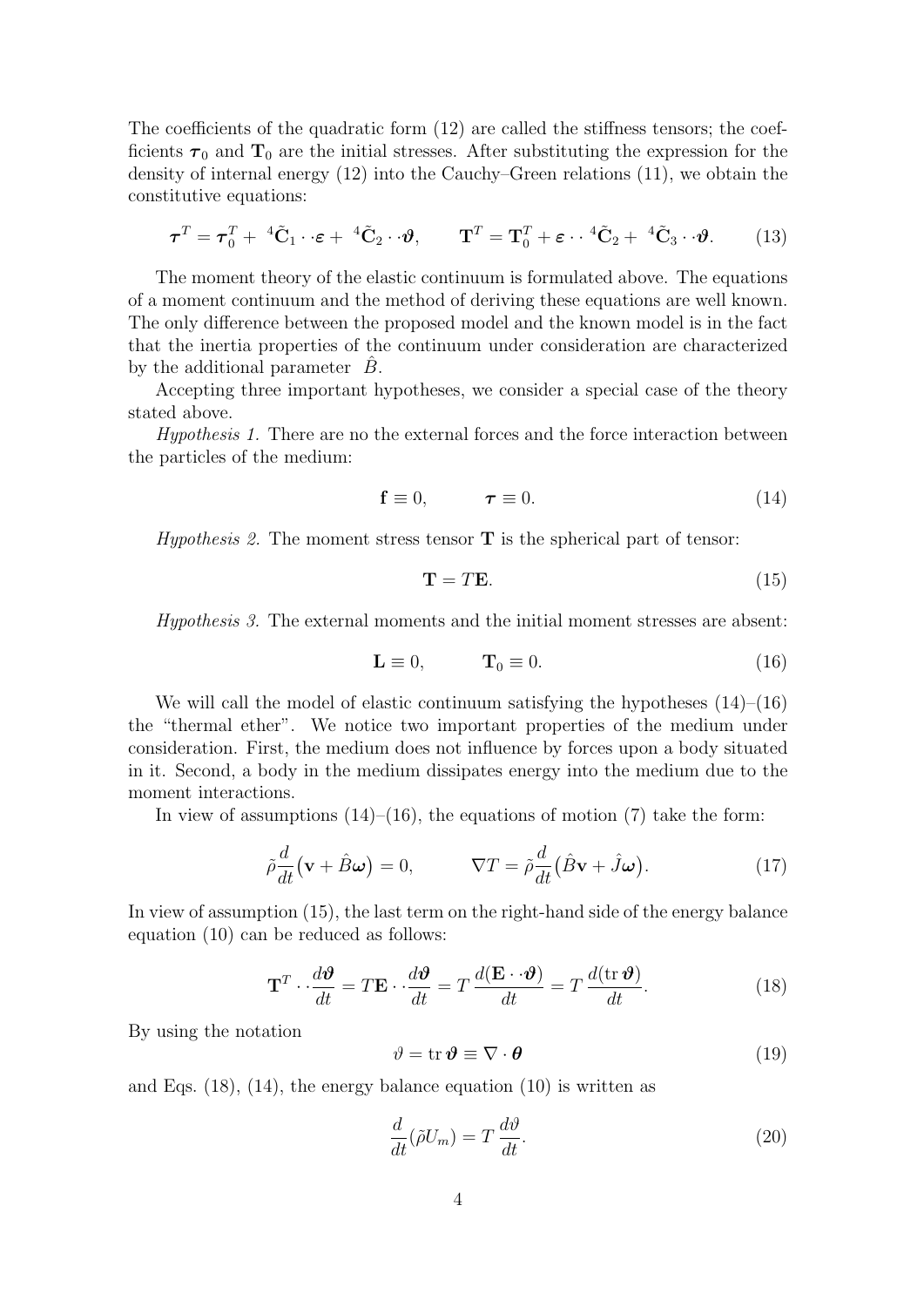Since the material medium is considered to be elastic, we obtain the Cauchy–Green relation which is analogous to the second relation of (11) but has a simpler form:

$$
T = \frac{\partial(\tilde{\rho}U_m)}{\partial \vartheta}.
$$
\n(21)

It is obvious from Eq. (20) that the density of internal energy is a function of of single variable  $\vartheta$ . Let us specify the density of internal energy in the simplest form:

$$
\tilde{\rho}U_m = \frac{1}{2}\tilde{k}\,\vartheta^2,\tag{22}
$$

where  $\tilde{k}$  is the coefficient of stiffness. Then the constitutive equation takes the form

$$
T = \tilde{k}\,\vartheta.\tag{23}
$$

It follows from Eqs.  $(17)$ ,  $(4)$ ,  $(19)$ ,  $(23)$  that the "thermal ether" is described by the wave equation

$$
\Delta \vartheta - \frac{\tilde{\rho}(\hat{J} - \hat{B}^2)}{\tilde{k}} \frac{d^2 \vartheta}{dt^2} = 0,
$$
\n(24)

and the translational and angular velocities are calculated by the formulas

$$
\mathbf{v} = -\frac{\tilde{k}\hat{B}}{\tilde{\rho}(\hat{J} - \hat{B}^2)} \int \nabla \vartheta \, dt, \qquad \boldsymbol{\omega} = \frac{\tilde{k}}{\tilde{\rho}(\hat{J} - \hat{B}^2)} \int \nabla \vartheta \, dt. \tag{25}
$$

It is obvious from the first equation of (17) that the displacement vector and the rotation vector are related to each other by

$$
\mathbf{u} = -\hat{B}\boldsymbol{\theta} + (\mathbf{v}_0 + \hat{B}\boldsymbol{\omega}_0)t + \mathbf{u}_0 + \hat{B}\boldsymbol{\theta}_0, \qquad (26)
$$

where  $\mathbf{v}_0$ ,  $\boldsymbol{\omega}_0$  are the initial translational and angular velocities,  $\mathbf{u}_0$ ,  $\boldsymbol{\theta}_0$  are the initial displacement vector and the initial rotation vector respectively.

Now we discuss the problem of the influence of the "thermal ether" on a particle imbedded in it. Now we consider two model problems.

First model problem. Let us consider a semi-infinite inertial rod (see Fig. 3), consisting of the body-points (1), (2). The rod is connected with the analogous body-point by means of an inertialless spring working in torsion (rotation about the axis of the rod). The inertia of the rod is characterized by the moments of inertia  $B$ , *J* and the linear density  $\sigma \tilde{\rho}$ , where  $\sigma$  is "the area of rod section" and  $\tilde{\rho}$  is the volume density of mass. The elastic properties of the rod are characterized by the torsional stiffness  $\sigma k$ , where the coefficient  $\sigma$  is introduced in order that stiffness k possesses the dimension in 3D problem. The inertia of the body-point is characterized by the mass *m* and the moments of inertia *B*, *J*. The torsional stiffness of the spring connecting the body-point with the rod is equal to  $\sigma k_*/r_0$ , where  $r_0$  is "the length" of the spring. The coefficients  $\sigma$  and  $r_0$  are introduced in order that stiffness  $k_*$ possesses the dimension like ˜*k*. We suppose that the particles of the rod interact only by the moment. The force interaction of the rod particles is assumed to be zero. At the initial instant of time the displacements and the rotation angles as well as the translational and angular velocities of the rod particles are equal to zero.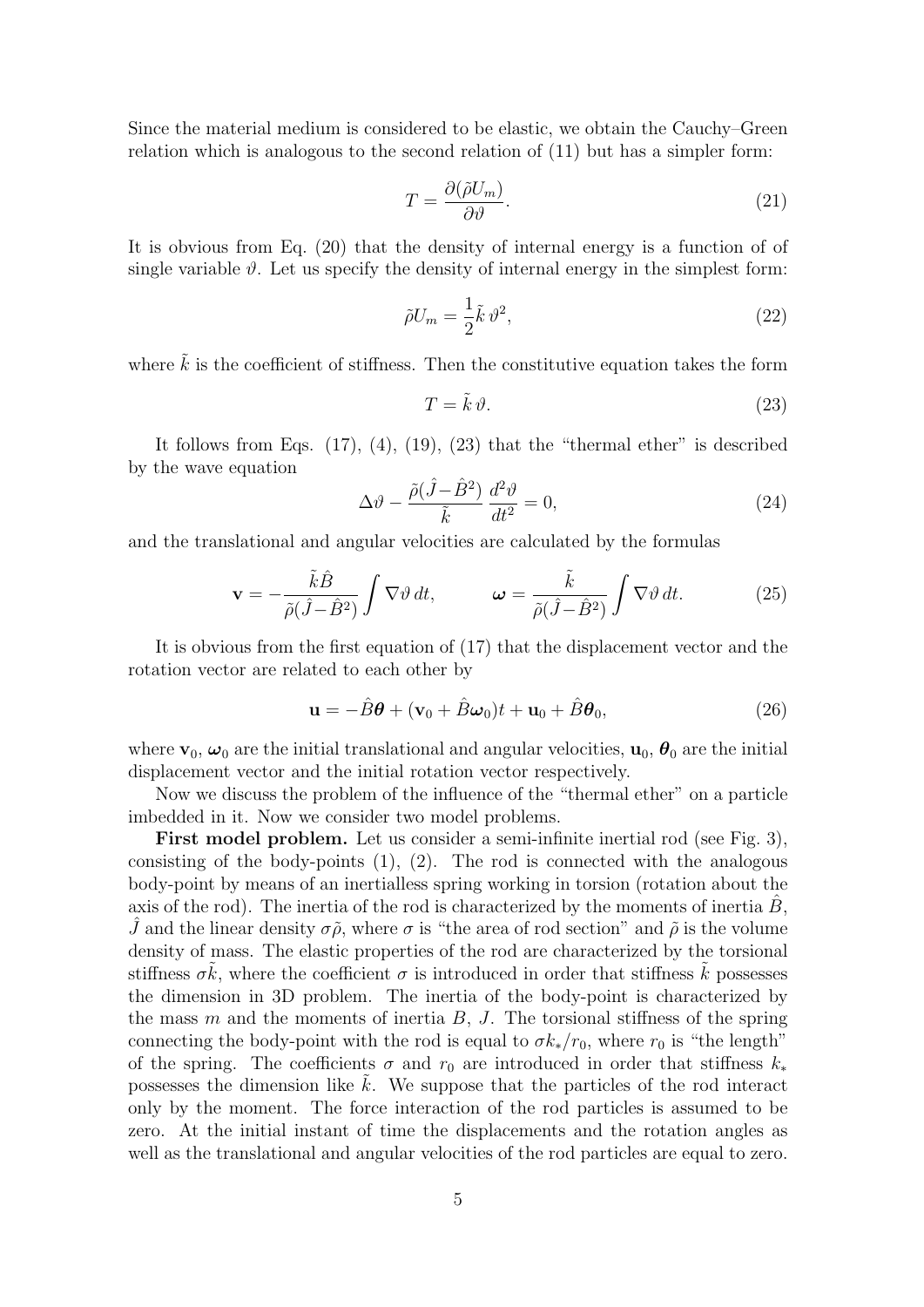

Figure 3: Interaction of the body-point with the one-dimensional semi-infinite continuum

The body-point possesses a non-zero initial angular velocity directed along the axis of the rod and a non-zero initial angle of rotation about the axis of the rod. It is evident that under such initial condition the system will be in motion which are the longitudinal–torsional oscillations.

After elimination of variables characterizing the motion of the rod the problem is reduced to the system of equations:

$$
m(B\ddot{y} + J\ddot{\psi}) + m\beta(B\dot{y} + J\dot{\psi}) + \frac{\sigma k_*}{r_0} \psi = m\beta(Bv_0 + J\omega_0), \quad m(\ddot{y} + B\ddot{\psi}) = F, (27)
$$

where  $y(t)$  is the displacement of the body-point along the axis of the rod,  $\psi(t)$  is the angle of rotation of the body-point about the axis of the rod,  $v_0$  and  $\omega_0$  are the translational and angular velocities of the body-point at the initial instant of time. The coefficient  $\beta$  is calculated by the formula:

$$
\beta = \frac{ck_*}{r_0 \tilde{k}} = \frac{k_*/r_0}{\sqrt{\tilde{k}\tilde{\rho}(\hat{J} - \hat{B}^2)}}.
$$
\n(28)

According to Eq. (27), the moment of viscous damping characterizing the radiation of energy in surrounding medium is proportional to the angular momentum of the body-point, i. e. it depends on both the angular velocity and the translational velocity. If  $B = 0$  then the dependence on the translational velocity vanishes. In this case the problem under consideration becomes similar to the problem of the motion of an ordinary oscillator on the elastic waveguide. Analysis of formula (28) for the coefficient of damping  $\beta$  allows us to conclude that increasing the torsional stiffness of the spring connecting the body-point and the rod causes increasing of the radiation in the surrounding medium.

The problem of the interaction of a body-point with one-dimensional semi-infinite continuum of body-points is the simplest model illustrating the process of dissipation of the body-point energy into the "thermal ether". The problem of the interaction of a body-point with the "thermal ether" in the case of spherical symmetry is more complicated but more appropriate model of the process of dissipation.

**Second model problem.** Let us consider the spherical source of radius  $r_0$ (see Fig. 4) consisting of the body-points (1), (2). We suppose that the source can pulsate, and the change of its radius is characterized by the variable  $\xi(t)$ . At the same time the body-points of spherical source rotate about its radius. The angles of rotation of all body-points are assumed to be the same and they are characterized by the variable  $\psi(t)$ . Thus, kinematics of the spherical source is described by the displacement vector and by the rotational vector:

$$
\boldsymbol{\xi} = \xi(t) \mathbf{e}_r, \qquad \boldsymbol{\psi} = \psi(t) \mathbf{e}_r, \tag{29}
$$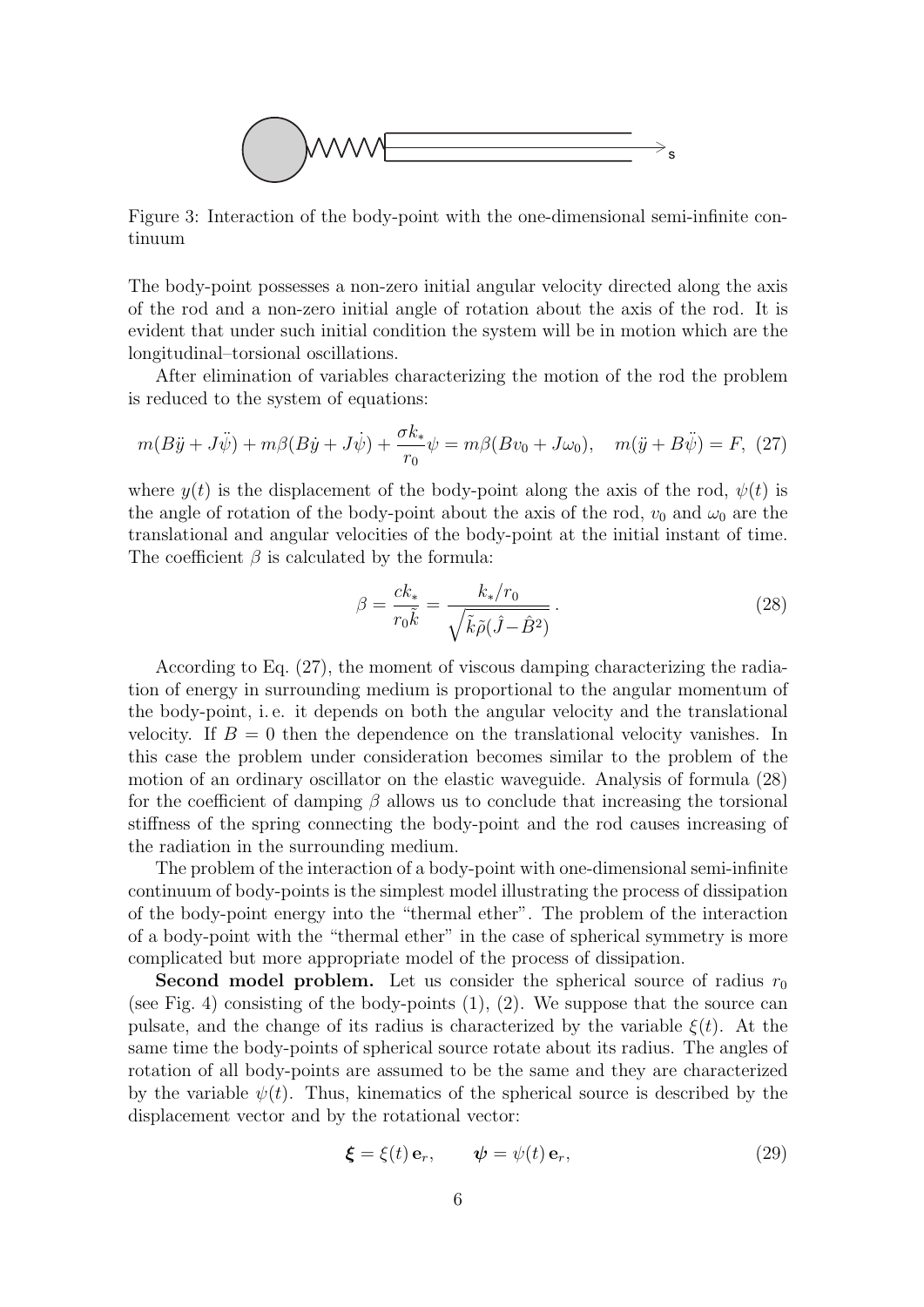

Figure 4: Interaction of the spherical source with the "thermal ether"

where  $\mathbf{e}_r$  is the unit vector of the spherical coordinate system. The inertia properties of the spherical source are characterized by the mass *m* evenly distributed on the source surface and the moments of inertia *B*, *J*. The spherical source interacts with the "thermal ether" by means of an elastic connection. The elastic connection constitutes the system of the identical springs working in torsion. Each of them connects the body-point of the spherical source with the body-point of the "thermal ether" (see Fig. 4). The stiffness of the connection per unit area of spherical source is characterized by the stiffness  $k_*/r_0$  where coefficient  $r_0^{-1}$  is introduced in order to the dimension of stiffness  $k_*$  be the same as the dimension of stiffness of the "thermal" ether". At the initial instant the "thermal ether" is at rest. The following initial conditions is assumed for the spherical source:  $\xi(0) = \xi_0$ ,  $\dot{\xi}(0) = v_0$ ,  $\psi(0) = \psi_0$ ,  $\psi(0) = \omega_0$ .

After elimination of variables characterizing the motion of the "thermal ether" the problem is reduced to the system of equations:

$$
m(B\ddot{\xi} + J\ddot{\psi}) + m\beta (B\dot{\xi} + J\dot{\psi}) + \frac{mk_*}{r_0^2 \tilde{\rho}(\hat{J} - \hat{B}^2)} (B\xi + J\psi) + 4\pi r_0 k_* \psi =
$$
  
= 
$$
\frac{mk_*}{r_0^2 \tilde{\rho}(\hat{J} - \hat{B}^2)} \Big[ (Bv_0 + J\omega_0)t + B\xi_0 + J\psi_0 \Big], \qquad m(\ddot{\xi} + B\ddot{\psi}) = 4\pi r_0^2 f, \quad (30)
$$

where the coefficient  $\beta$  is calculated by the formula:

$$
\beta = \frac{ck_*}{r_0 \tilde{k}} = \frac{k_*/r_0}{\sqrt{\tilde{k}\tilde{\rho}(\hat{J}-\hat{B}^2)}}.
$$
\n(31)

A comparison of Eq. (30) with Eq. (27) obtained in the case of the interaction of a body-point with the one-dimension continuum shows that although these equations somewhat differ from each other, they have one important similarity. Both of them have the dissipative terms proportional to the angular momentum and the same dependence of the coefficient of viscous damping *β* on the parameters of the model, see Eqs. (28), (31). This result is important for the subsequent constructions.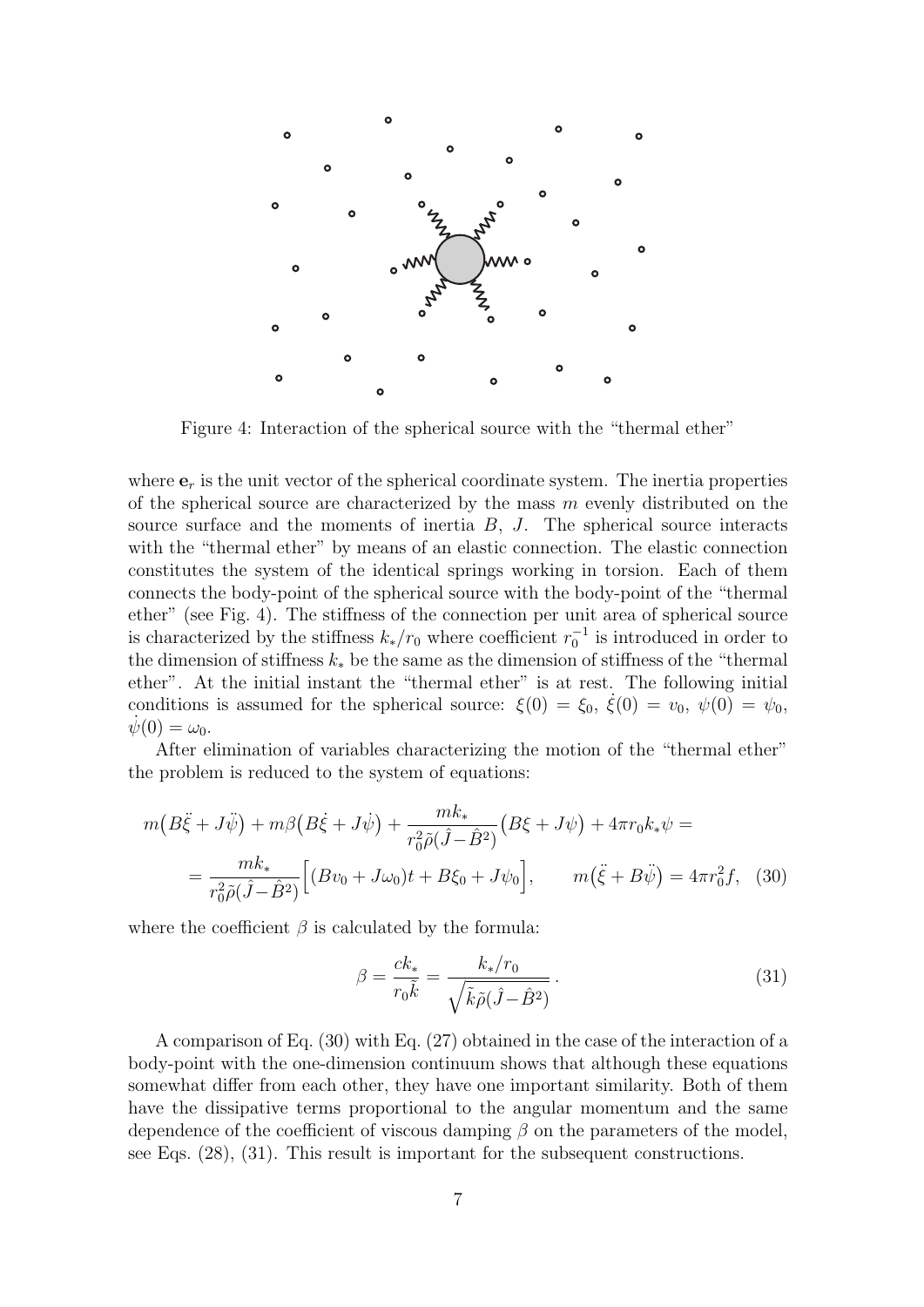## **3 The simplest theory of one-rotor gyrostats continuum**

Now we consider the material continuum (see Fig. 1) that consists of one-rotor gyrostats. In limits of linear theory the motion of this continuum is described by equations which can be found in Lecture 2. The body-points in the space between the gyrostats are the elementary particles of a continuum which is called the "thermal ether". In fact, the material continuum represented in Fig. 1 is a two-component medium. Now we are not going to study in detail the motion of the body-points continuum ("thermal ether") and the interaction between the gyrostats continuum and the body-points continuum. We consider only the gyrostats continuum as an object under study. The body-points continuum ("thermal ether") positioned in space between gyrostats is considered to be an external factor with respect to continuum under study. That is why we will model the influence of the "thermal ether" on the gyrostats by an external moment in the equation of the rotors motion.

Accepting three important hypotheses we consider a special case of the linear theory of one-rotor gyrostats continuum.

*Hypothesis 1.* Vector **L** (the mass density of external actions on the rotors of gyrostats) is a sum of the moment **L***<sup>h</sup>* characterizing external actions of all sorts and the moment of linear viscous damping

$$
\mathbf{L}_f = -\beta (B\mathbf{v} + J\boldsymbol{\omega}).\tag{32}
$$

The moment (32) characterizes the influence of the "thermal ether". Structure of the moment is chosen in accordance with the results of solving the model problems considered above.

*Hypothesis 2.* There is no the external moment influence upon the carrier bodies of gyrostats; and the inertia tensors of the carrier bodies can be neglected

$$
\mathbf{m} = 0, \qquad \mathbf{I}_0 = 0. \tag{33}
$$

*Hypothesis 3.* The moment stress tensor **T** characterizing the interactions between rotors is the spherical tensor

$$
\mathbf{T} = T\mathbf{E}.\tag{34}
$$

In view of assumptions (32), (34) the equation of the rotors motion takes the form

$$
\nabla T - \rho_* \beta \left( B \mathbf{v} + J \boldsymbol{\omega} \right) + \rho_* \mathbf{L}_h = \rho_* \frac{d}{dt} \big( B \mathbf{v} + J \boldsymbol{\omega} \big), \tag{35}
$$

In view of assumption (34) the last term on the right-hand side of the energy balance equation can be reduced to the more simple form. By using notation  $\vartheta =$ tr $\vartheta$  the energy balance equation is written as

$$
\rho_* \frac{dU}{dt} = \boldsymbol{\tau}^T \cdot \frac{d\boldsymbol{\varepsilon}}{dt} + \boldsymbol{\mu}^T \cdot \frac{d\boldsymbol{\kappa}}{dt} + T \frac{d\vartheta}{dt}.
$$
 (36)

The material medium under consideration being elastic, we obtain from Eq. (36) the Cauchy–Green relations:

$$
\boldsymbol{\tau} = \rho_* \frac{\partial U}{\partial \boldsymbol{\varepsilon}}, \qquad \boldsymbol{\mu} = \rho_* \frac{\partial U}{\partial \boldsymbol{\kappa}}, \qquad T = \rho_* \frac{\partial U}{\partial \vartheta}.
$$
 (37)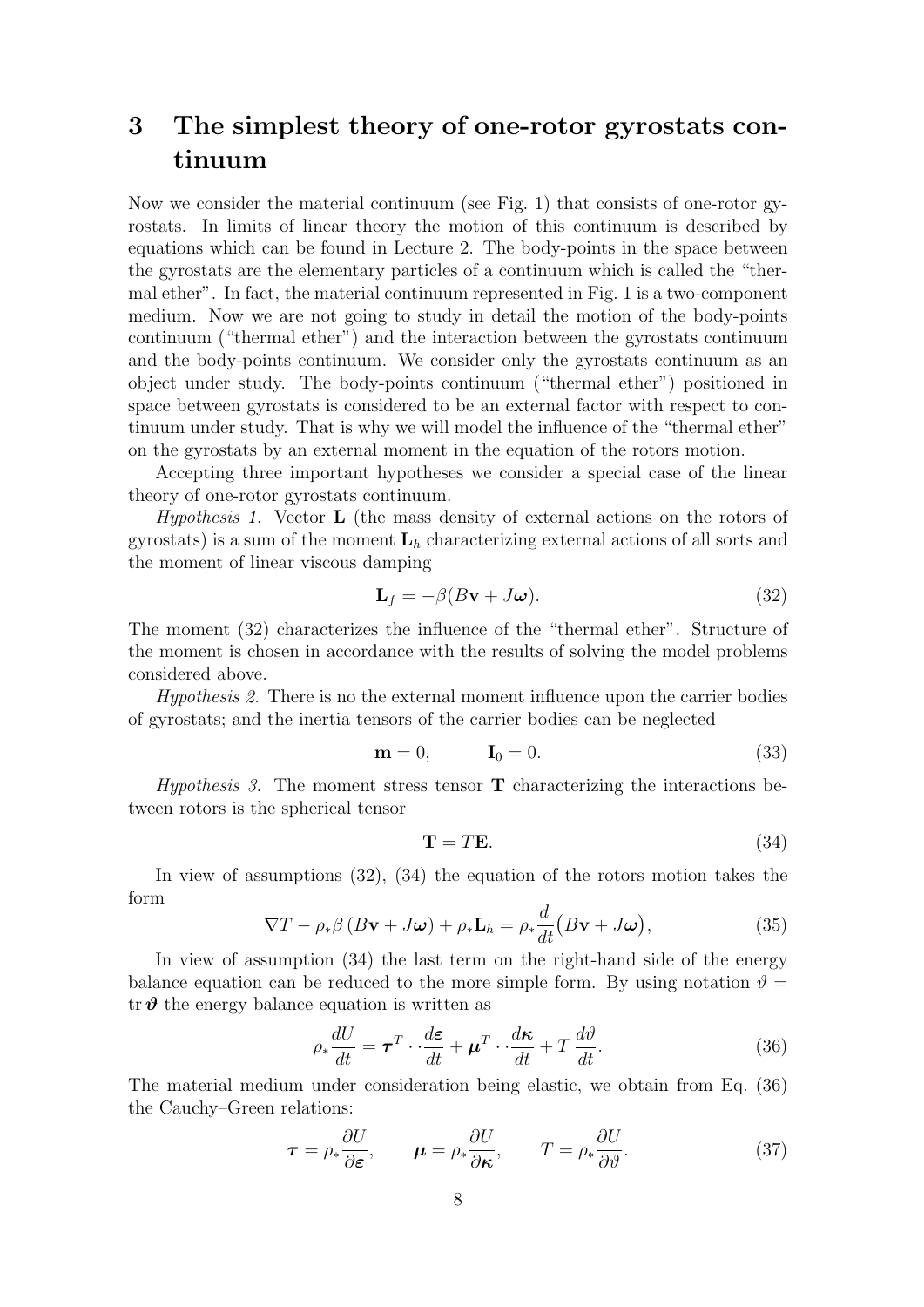According to Eq. (36) the density of internal energy is a function of arguments *ε*, *κ* and *ϑ*. Let us construct the physically linear theory based on representation of the internal energy density in the following form:

$$
\rho_* U = \boldsymbol{\tau}_0 \cdot \boldsymbol{\varepsilon}^s + T_* \left( \vartheta - \vartheta_* \right) + G \operatorname{dev} \boldsymbol{\varepsilon}^s \cdot \operatorname{dev} \boldsymbol{\varepsilon}^s +
$$
  
+ 
$$
\frac{1}{2} K_{ad} \boldsymbol{\varepsilon}^2 + \Upsilon \boldsymbol{\varepsilon} \left( \vartheta - \vartheta_* \right) + \frac{1}{2} K (\vartheta - \vartheta_*)^2, \quad (38)
$$

where  $\varepsilon = \text{tr} \varepsilon$ , and  $\varepsilon^s$  is the symmetric part of tensor  $\varepsilon$ . Then the constitutive equations take the form

$$
\boldsymbol{\tau} = \boldsymbol{\tau}_0 + K_{ad} \,\varepsilon \mathbf{E} + 2G \operatorname{dev} \boldsymbol{\varepsilon}^s + \Upsilon \left( \vartheta - \vartheta_* \right) \mathbf{E}, \quad \boldsymbol{\mu} = 0, \quad T = T_* + \Upsilon \,\varepsilon + K(\vartheta - \vartheta_*). \tag{39}
$$

Thus the simplest linear theory of the material continuum consisting of one-rotor gyrostats is described by equations of motion of the carrier bodies of gyrostats (having standard form) and Eqs. (35), (39).

#### **4 Temperature and entropy**

Let us consider the foregoing mathematical model of elastic continuum of one-rotor gyrostats. Suppose that the model describes behavior of the classical medium which possesses not only elastic properties but also the viscous and thermic properties. Now we can give a thermodynamic interpretation of the variables describing motion and interaction of the rotors and next we can carry out identification of parameters of the model and well-known thermodynamic constants.

Let us consider the energy balance equation (36). Conceive that Eq. (36) is the equation of energy balance for classical moment medium (medium without rotors). Then the last term on the right-hand side of Eq. (36) can be treated as thermodynamical one. The physical quantities  $T$  and  $\vartheta$  acquire meaning of temperature and volume density of entropy respectively.

Such treatment appreciably differs from conventional one. However, we would like to note that whatever physical experiment does not enable to determine what is the temperature and what is the entropy. Particularly, there are no physical experiments establishing that the temperature is the average kinetic energy of the chaotic motion. The temperature is known to be quantity measured by a thermometer, which behavior obeys the thermodynamics equations for the most "normal situations". The entropy is immeasurable quantity. There are no physical experiments verifying probabilistic character of the entropy.

It is evident, that dimensions of the temperature and the entropy defined by formula (36) are different from dimensions of those in classical thermodynamics of the present simple case. This problem can be solved by introduction of a normalization factor:

$$
T = aT_a, \qquad \vartheta = \frac{1}{a}\vartheta_a. \tag{40}
$$

Here *a* is the normalization factor;  $T_a$  is the absolute temperature measured by a thermometer;  $\vartheta_a$  is volume density of the absolute entropy. Let us introduce the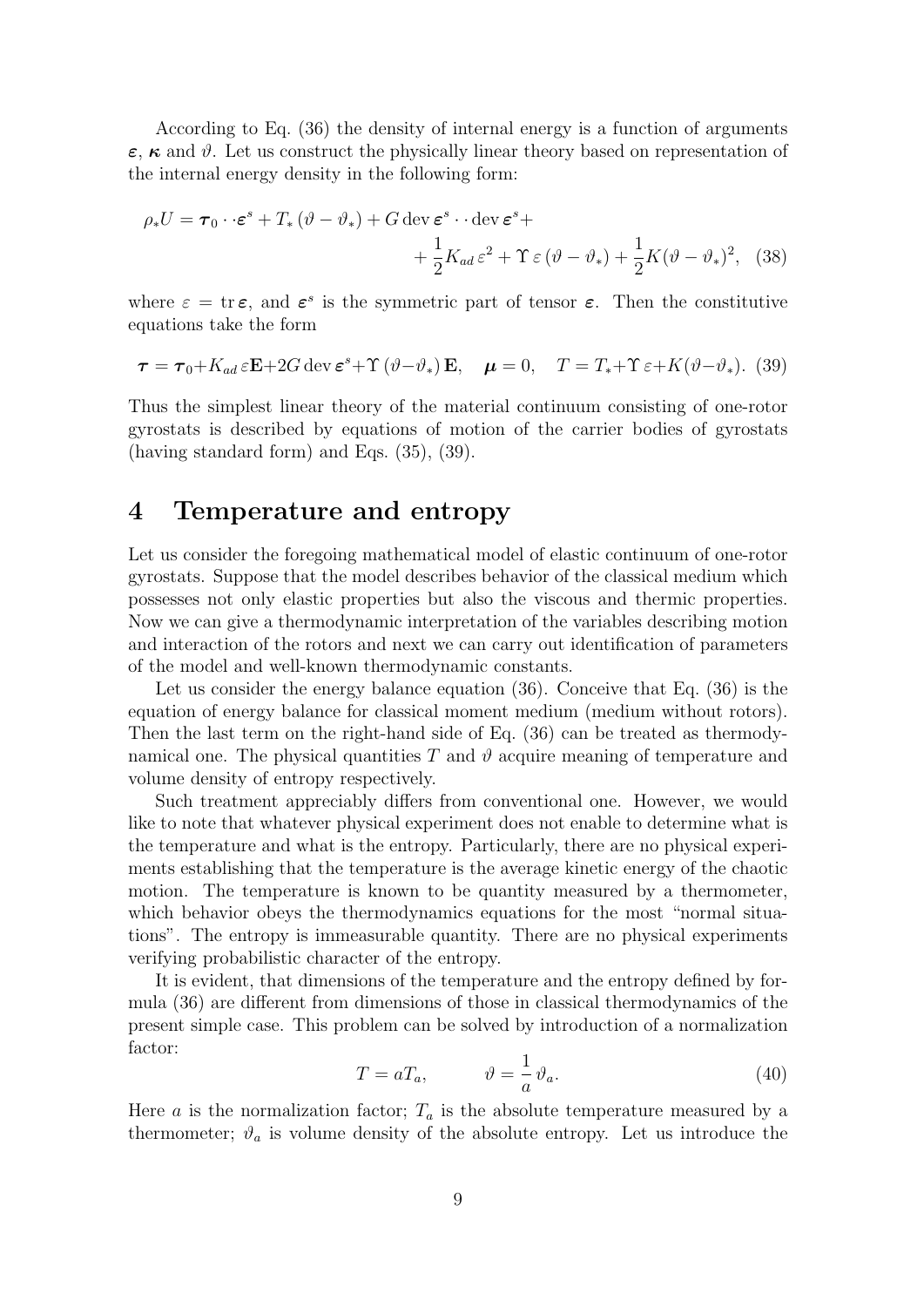similar relations for the remaining variables:

$$
\boldsymbol{\theta} = \frac{1}{a} \boldsymbol{\theta}_a, \qquad \boldsymbol{\omega} = \frac{1}{a} \boldsymbol{\omega}_a, \qquad \mathbf{L}_h = a \mathbf{L}_h^a, \qquad \mathbf{L}_f = a \mathbf{L}_f^a. \tag{41}
$$

Now rewriting all equations for new variables and using new parameters

$$
B_a = \frac{B}{a}, \qquad J_a = \frac{J}{a^2}, \qquad \Upsilon_a = \frac{\Upsilon}{a}, \qquad K_a = \frac{K}{a^2}
$$
(42)

we can eliminate the normalization factor *a* from these equations at least in the linear formulation of the problem and in some particular cases of physical nonlinearity.

#### **5 Hyperbolic type thermoelasticity**

Now we consider a special case when the parameter  $B_a$  is equal to zero, and the remaining parameters are calculated by

$$
\beta J_a = \frac{T_a^*}{\rho_* \lambda}, \qquad K_a = \frac{T_a^*}{\rho_* c_v}, \qquad \Upsilon_a = -\frac{\alpha K_{iz} T_a^*}{\rho_* c_v}, \tag{43}
$$

where  $c_v$  is the specific heat at constant volume,  $\lambda$  is the heat-conduction coefficient,  $K_{iz}$  is the isothermal modulus of compression (the isothermal bulk modulus),  $\alpha$  is the volume coefficient of thermal expansion,

$$
K_{ad} = K_{iz}\frac{c_p}{c_v}, \qquad c_p - c_v = \frac{\alpha^2 K_{iz} T_a^*}{\rho_*} \qquad \Rightarrow \qquad K_{ad} = K_{iz} + \frac{\alpha^2 K_{iz}^2 T_a^*}{\rho_* c_v}, \tag{44}
$$

where  $c_p$  is the specific heat at constant pressure. As a result we obtain the well known equations of the coupled problem of thermoelasticity including the hyperbolic type heat conduction equation:

$$
\nabla \cdot \boldsymbol{\tau}^{s} + \rho_{*} \mathbf{f} = \rho_{*} \frac{d^{2} \mathbf{u}}{dt^{2}}, \qquad \boldsymbol{\tau}^{s} = \left(K_{iz} - \frac{2}{3} G\right) \varepsilon \mathbf{E} + 2G \, \varepsilon^{s} - \alpha K_{iz} \tilde{T}_{a} \, \mathbf{E},
$$

$$
\Delta \tilde{T}_{a} - \frac{\rho_{*} c_{v}}{\lambda} \left(\frac{d \tilde{T}_{a}}{dt} + \frac{1}{\beta} \frac{d^{2} \tilde{T}_{a}}{dt^{2}}\right) = \frac{\alpha K_{iz} T_{a}^{*}}{\lambda} \left(\frac{d \varepsilon}{dt} + \frac{1}{\beta} \frac{d^{2} \varepsilon}{dt^{2}}\right) - \rho_{*} \nabla \cdot \mathbf{L}_{h}^{a}, \qquad (45)
$$

$$
\boldsymbol{\varepsilon}^{s} = \frac{1}{2} \left(\nabla \mathbf{u} + \nabla \mathbf{u}^{T}\right), \qquad \boldsymbol{\varepsilon} = \text{tr} \, \boldsymbol{\varepsilon}^{s}, \qquad \tilde{T}_{a} = T_{a} - T_{a}^{*}.
$$

*Comparison with the phonon theory.* The coefficient of the second time derivative of the temperature in the heat conduction equation (45) is concerned with the velocity of propagation of the thermal wave *cr*:

$$
c_r^2 = \frac{\beta \lambda}{\rho_* c_v}.\tag{46}
$$

For identification of parameter  $c_r$  we can carry out the comparison with the phonon theory. The essence of the phonon theory is as follows. Thermodynamic processes in crystals are due to atomic oscillation about their equilibrium positions. Therefore